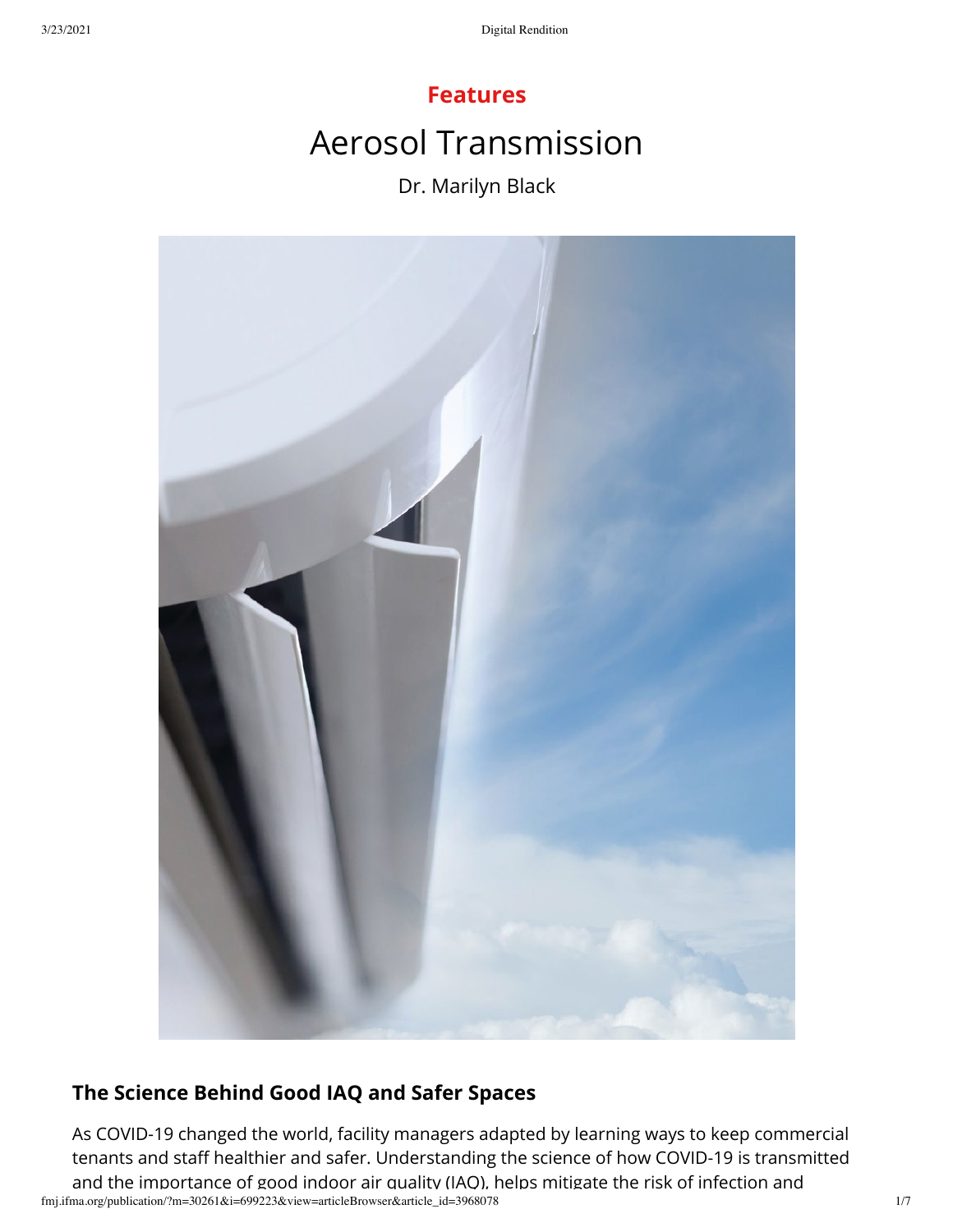widespread sickness at schools, workplaces and residences. During 2020, data, misinformation and

changing guidelines were presented, emphasizing the importance of having a clear action plan for maintaining commercial spaces.



### **WHAT IS AN AEROSOL?**

Studies have shown that the SARS-CoV-2 virus, which causes COVID-19, can exist as an aerosol and be transported in the air. Aerosols are small solid, liquid (or a combination of both) particles suspended in the air. They have broad environmental impacts that include detrimental health effects because of their ability to be inhaled and deposited in the human respiratory system. Particles can be as small as a few nanometers (nm) to cloud drops of 50 microns (mm) or larger. The smaller particles tend to have greater adverse health effects because they penetrate deepest into the lung and in some cases, are small enough to pass through membranes and translocate to various organs and enter cells. The SARS-CoV-2 virus is small, ranging from 60-140 nanometers (nm).



#### **COVID-19 AEROSOL TRANSMISSION**

Any process that expels air from the nose or mouth will produce aerosol droplets. Coughing (approximately 3,000 droplets) and sneezing (approximately 40,000 droplets) produce the most. Talking for about five minutes is considered to produce a similar number of droplets as coughing; and sneezing expels the droplets at a high-speed forming a droplet cloud.

Because the virus infects the respiratory tract and can be spread by an infected person who generates liquid aerosol droplets into the air, transmission to the face, eyes, nose or mouth is higher. Turbulence in the surrounding air or the behavior of emitted droplets in one sneeze, as a cloud, can substantially increase the lifetime of the airborne aerosols. Direct air dilution from ventilation, however, can help reduce aerosol levels and remove them from indoor spaces. These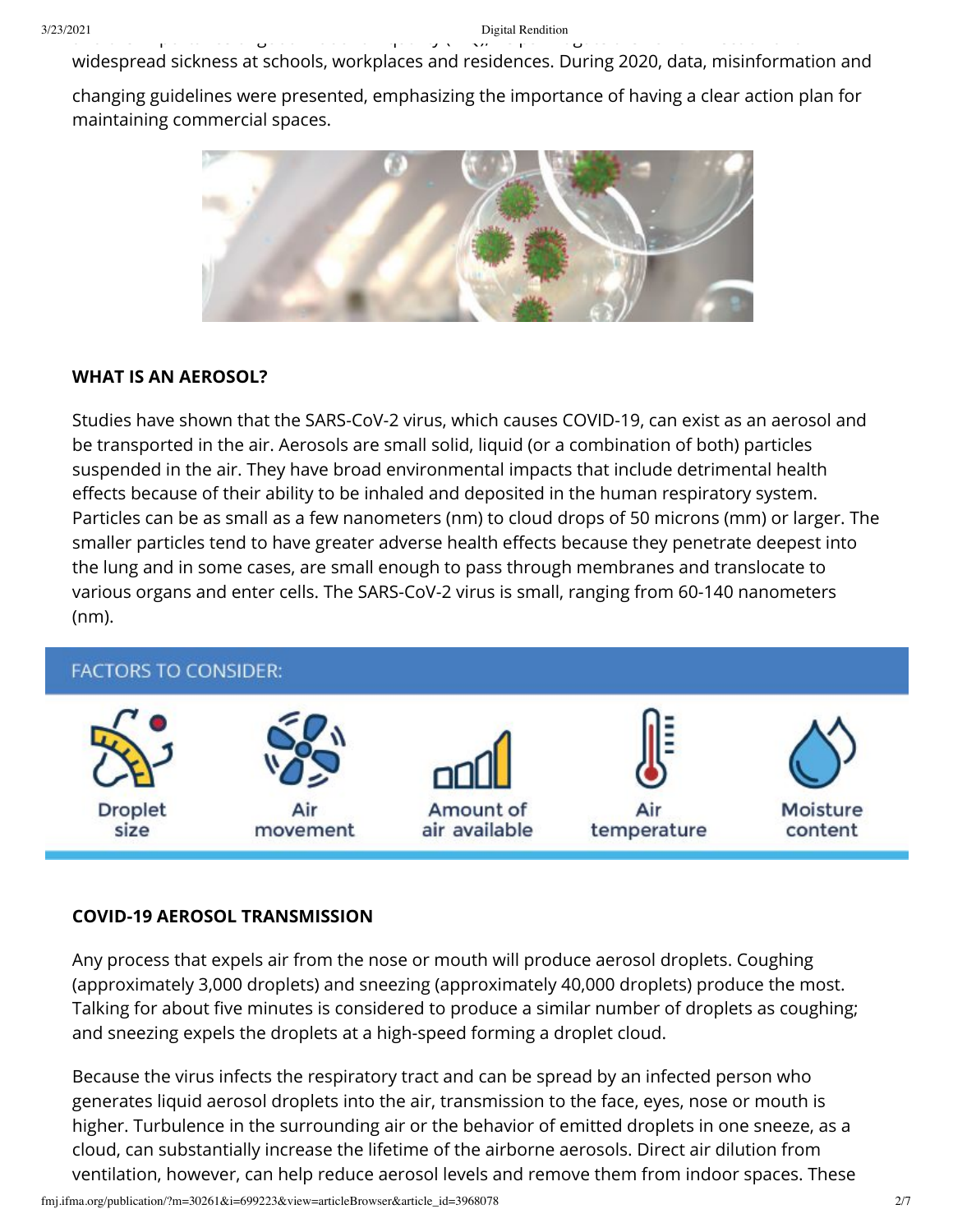droplets can also dry rapidly, decrease in size and eventually deposit on surfaces. Touch surfaces at that point can become contaminated.

## **VIRUS DROPLETS AND SURFACES**

There are many factors for FMs to consider with SARS-CoV-2 transmission and commercial interior surfaces. In addition to airborne transmission, the virus aerosol can settle on surfaces and then be physically transported by touching contaminated surfaces. Ambient environmental conditions (e.g., relative humidity), variability in particle size and air flow patterns in the region surrounding the person emitting the aerosols make a difference in this complex process, and how quickly they settle on surfaces.

This raises the issue of how long the virus can live once it is deposited on a surface.

Research found that the virus' ability to survive from hours to days depends on the type of surface with longer duration of survival observed on hard surfaces. There are many factors like viral load, temperature, humidity and available sunlight that affect survivability. However, SARS-CoV-2 has been found to survive for up to 28 days on non-porous surfaces. An increase in temperature reduces survivability significantly. This indicates the need to disinfect hard surfaces like vinyl, stainless steel, plastic and glass with frequent and consistent processes. These materials are often found on work surfaces, touchscreens, phones and other electronic equipment. Porous materials like cotton and other fabrics have reduced survivability because of their absorptive nature.



# **SAFER SCHOOLS AND WORKPLACES**

The condition and safety of indoor air environments have never been more important for FMs and their building occupants. Schools and workplaces are often more crowded, and it is a challenge to maintain the recommended six feet of distance between people and to keep surfaces clean.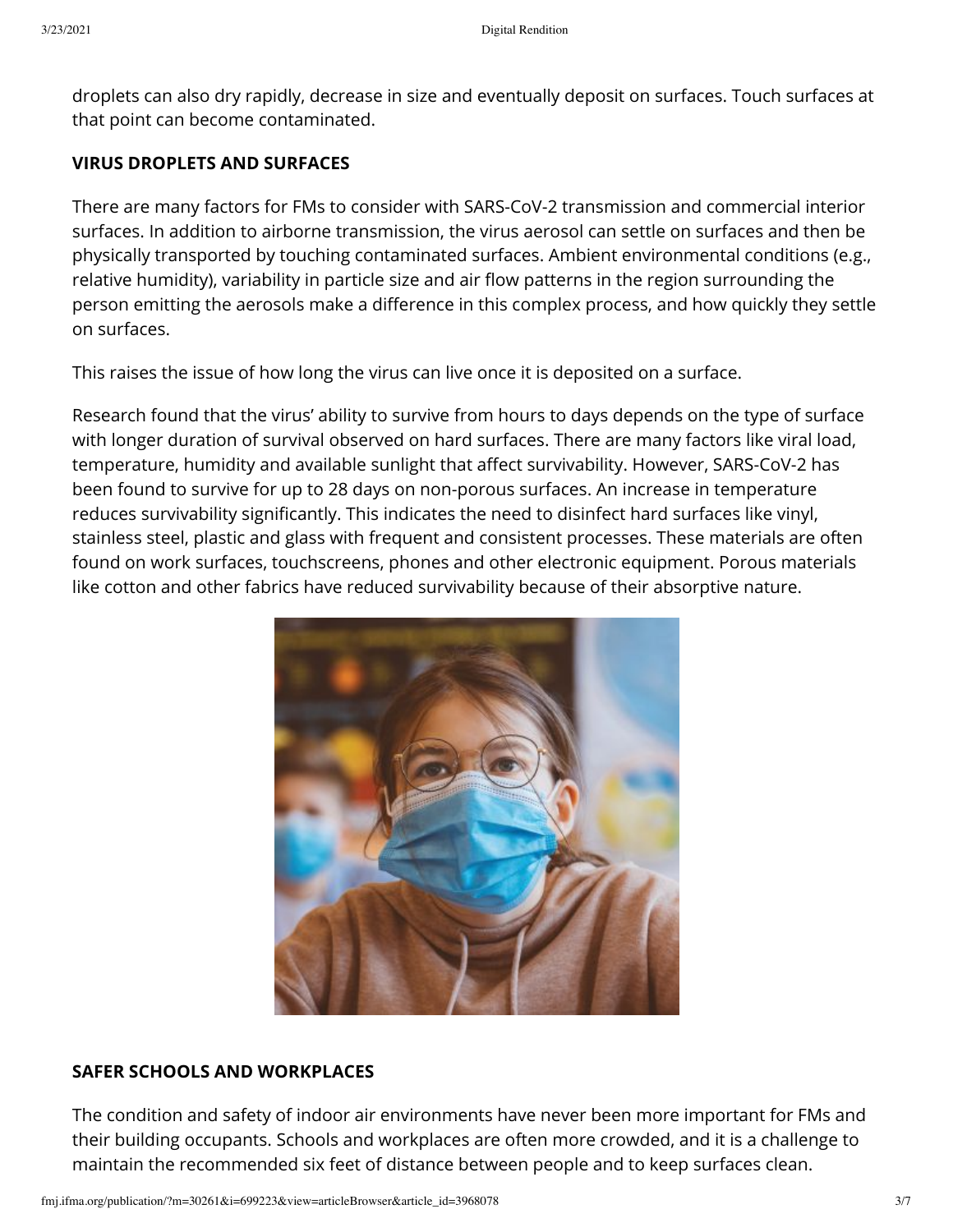Chemical and particle pollutant levels indoors are typically two to 10 times higher than the surrounding outdoor air. Humans breath more than 15 thousand liters of air per day, consuming four times more air than food and liquid together. With the combination of crowded spaces and exposure to general indoor pollutants, this can make people more susceptible to viruses like SARS- $C_0V-2$ .

The good news is that in schools and businesses, FMs can take meaningful steps to manage IAQ. Good IAQ is not just about limiting the virus that causes COVID-19, but also general indoor air pollution to reduce respiratory and cardiovascular related health problems like chronic obstructive pulmonary disease (COPD), asthma and respiratory irritation. These can be exacerbated by common indoor air pollutants like volatile organic compounds (VOCs) and respirable particles emitted from processes like 3D printing.





# **IAQ TACTICS FOR COMMERCIAL SPACES**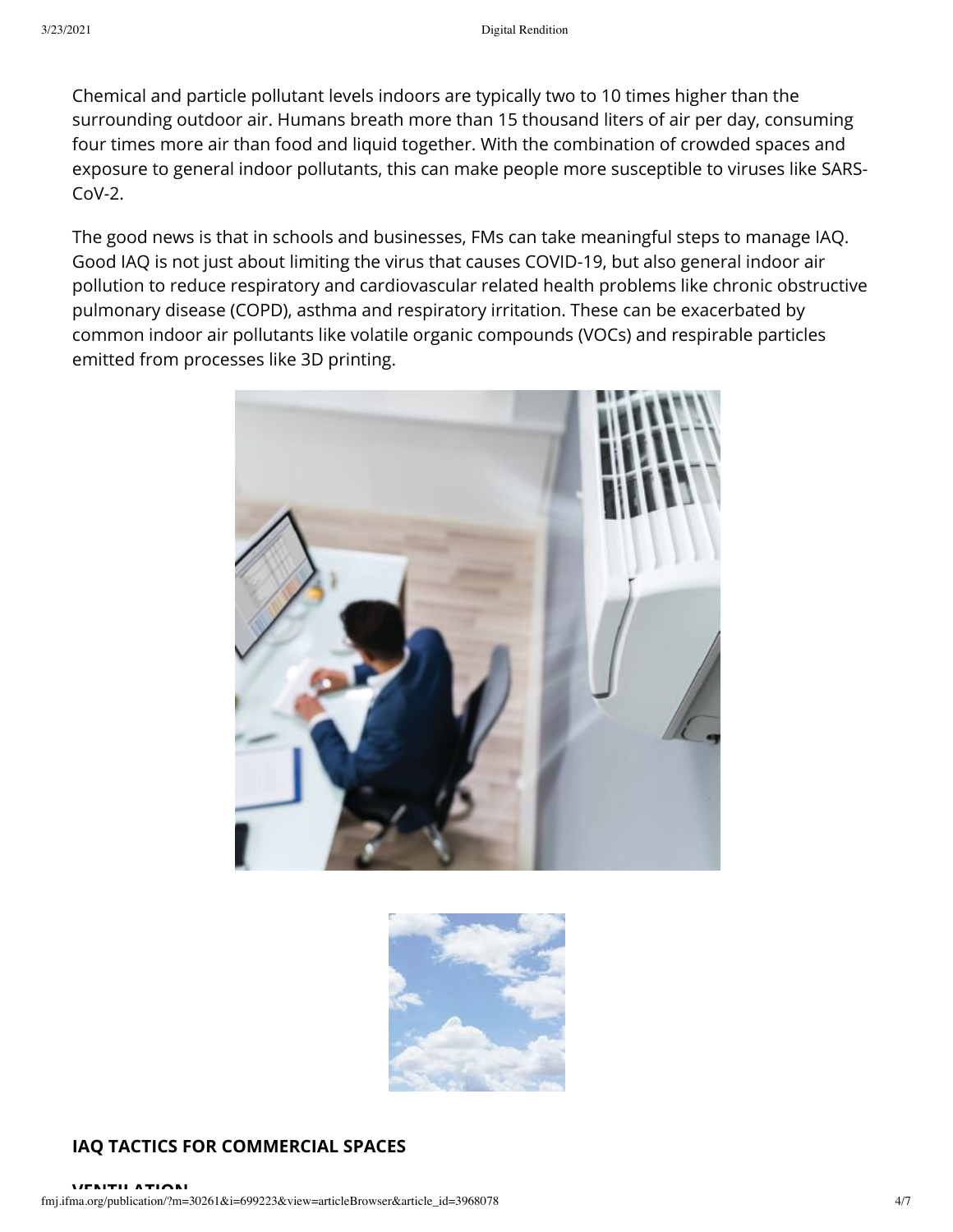Ventilation systems perform two key functions. They provide conditioned breathing air into interior spaces and they dilute and remove pollutants from the air. Effective ventilation and air purification tactics are key tools in preventing the spread of COVID-19. Many factors determine how long the virus droplets can remain in the air before being inhaled by someone else or eventually deposited on surfaces. For example, research found that at a 6-foot height, in still air, the virus-containing droplet can stay in the air for 40 minutes (with possible range of 10 minutes to two days.) This demonstrates the importance of optimum HVAC system performance with good air exchange, air mixing and filtration.

# CHRONIC OBSTRUCTIVE PULMONARY DISEASE (COPD) AND ASTHMA STATISTICS:

# **COPD**

65 million are affected

3 million die annually



# **ASTHMA**

- 334 million are affected
- Affects 14% of children globally and rising

Commercial buildings tend to have larger, more complex ventilation systems. These buildings should increase the supply of clean outdoor air as much as possible. Depending on the system, ventilated air may consist of outdoor air and recirculated indoor air. Single pass ventilation (100 percent outdoor air) is ideal, if possible, so that interior air is not recirculated. Air filtration is also important, so use filters with the highest MERV rating possible and place filters in return air plenums. In some cases, the use of ultraviolet light in the air plenums may help reduce the virus, but care should be taken to prevent occupant exposure. For small volume rooms, free-standing air cleaners with HEPA filtration may be effective in removing small particles.



For optimal IAQ, it is important to maintain 40 percent relative humidity or greater in an interior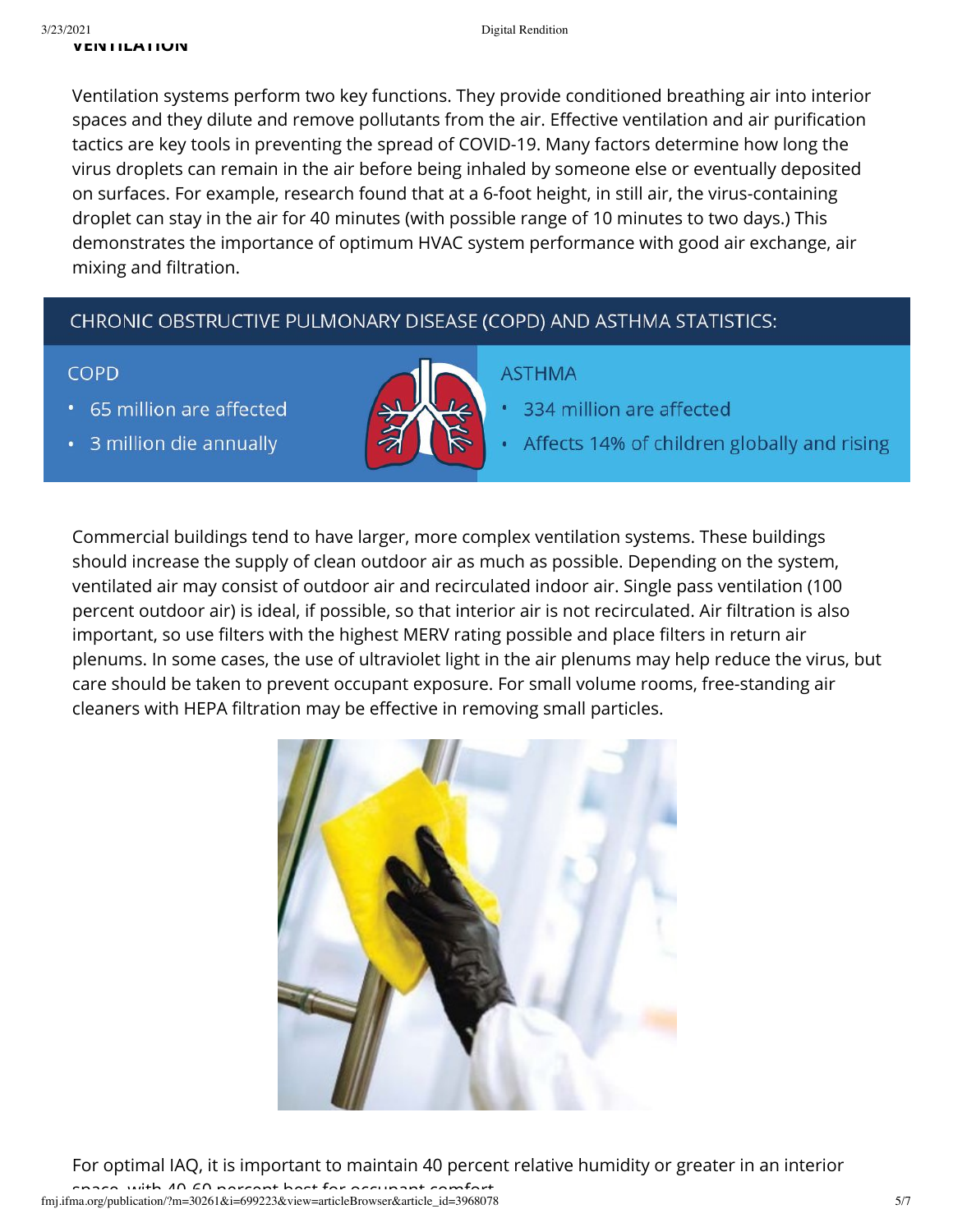

# **DISINFECTION MEASURES**

Many commercial cleaning regimens require important disinfection plans, but these can cause harm and produce unintended consequences. Research shows that disinfection plays a role in preventing COVID-19 transmission, but it also has broader health impacts by degrading indoor health quality. Many disinfectants contain VOCs that evaporative into the air (alcohols, phenols, formaldehyde) that can cause short-term health effects including eye, ear, nose and throat irritation, headaches and nausea. Long-term health effects of VOC exposure include liver, kidney and central nervous system damage.

When considering a facility cleaning and disinfection plan, continue routine cleaning to avoid buildup of dust and settled films that may contain VOCs and other particles. Vacuum thoroughly with a HEPA filtration system, and focus disinfection on high touch surfaces (doorknobs, light switches, touchscreens, work surfaces and office equipment controls). When using disinfectants, only use those approved by the U.S. EPA and use them in well-ventilated spaces and where windows can be opened.

# **PRECAUTIONARY MEASURES**

There are key precautionary measures to prevent the spread of COVID-19 into spaces. The most effective way to eliminate exposure to any pollutant or virus is, by what scientists call, source control. This is eliminating the contaminant altogether by not bringing it into a building.

Practically speaking, maintaining physical distance (at least 6 feet) from others and avoiding contact are proven an effective way to avoid the spread of COVID-19. Also, effective hygiene is wearing a face mask to prevent droplets spreading, washing hands often and not touching one's eyes, nose or mouth.

By understanding the science behind virus transmission, proper ventilation, disinfection and precautionary measures, FMs can enhance the quality of indoor air and decrease the spread of disease and ensure a safer, healthier tomorrow.